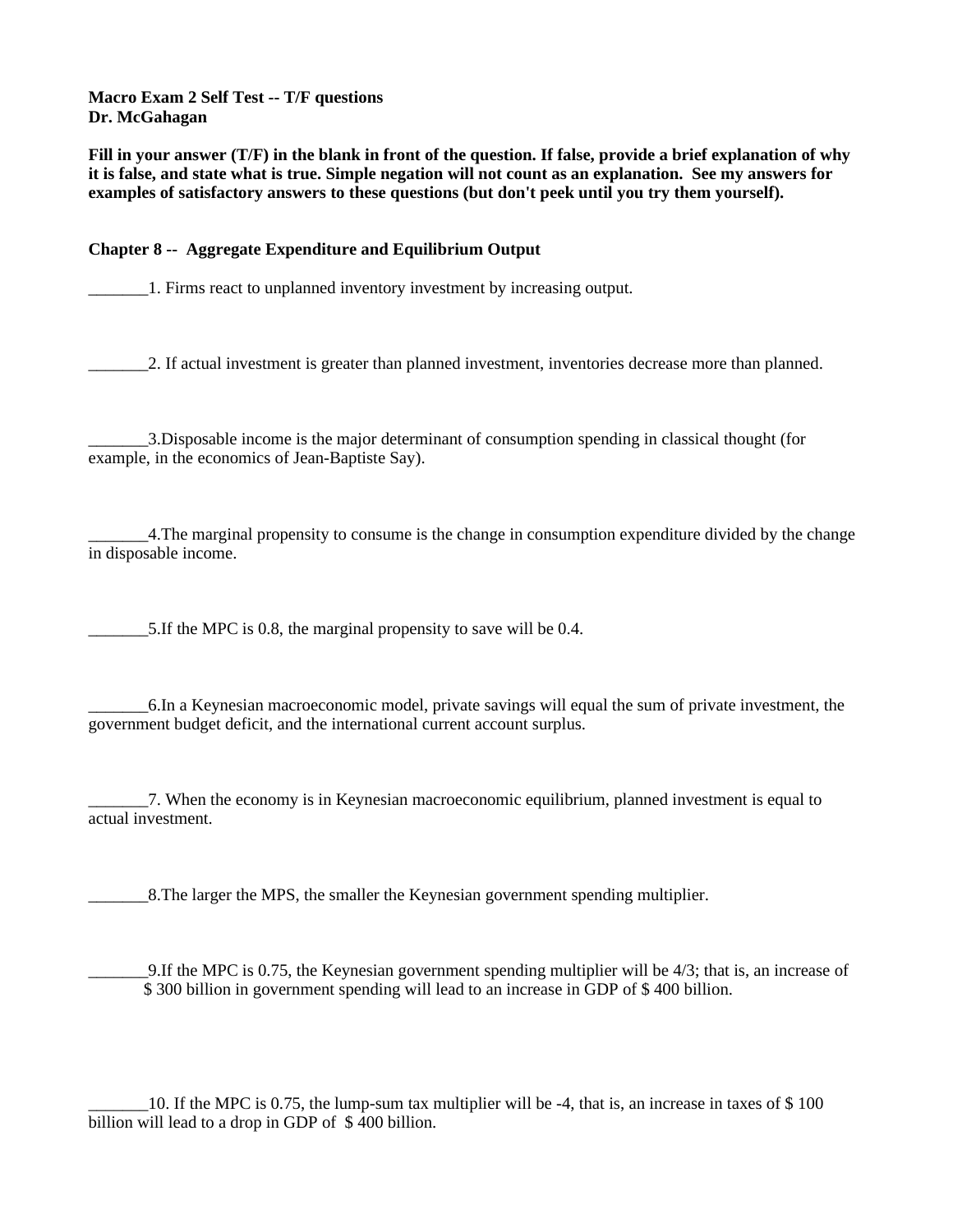#### **Self-Test -- Chapter 8 - 2**

\_\_\_\_\_\_\_11. If an economy shifts from lump-sum taxes to income taxes, an increase in government spending will result in a smaller increase in GDP.

\_\_\_\_\_\_\_12. If the marginal propensity to import increases, the multiplier will decrease.

\_\_\_\_\_\_\_13.If everyone increases their marginal propensity to save, the Keynesian model predicts that total saving will not increase, and may decline.

 $\Box$  14. In the equation  $C = Co + Cy (Y - T)$ , we label the term "Cy" as "induced consumption"

15. In the equation  $C = C_0 + Cy (Y - T)$  we label the Co term as "autonomous consumption"

16. In a simple Keynesian economy with the above consumption equation, with  $Co = 0.5$  and  $Cy = 0.8$ and no foreign trade, a rise in investment of 200 billion would lead to a rise in GDP of 400 billion.

\_\_\_\_\_\_17. In the simple Keynesian economy of the last question, a rise in investment of 200 billion and a simultaneous increase in taxes of 200 billion would lead to no change at all in GDP.

\_\_\_\_\_\_18. A "Keynesian cross" representation of the consumption function of question 16 would have the consumption function, and hence also the "planned aggregate expenditure" line more steeply sloped than the 45 degree line.

\_\_\_\_\_\_19. The "Keynesian cross" representation of the consumption function was not the work of John Maynard Keynes, but of his father, John Neville Keynes.

\_\_\_\_\_\_20. The phrase "Savings equals investment" is a bit misleading, since savings must also finance the government budget deficit and any trade deficit.

\_\_\_\_\_\_21. If consumers spend 80 cents out of each dollar of disposable income, we can conclude that the government spending multiplier in a simple Keynesian model is 20.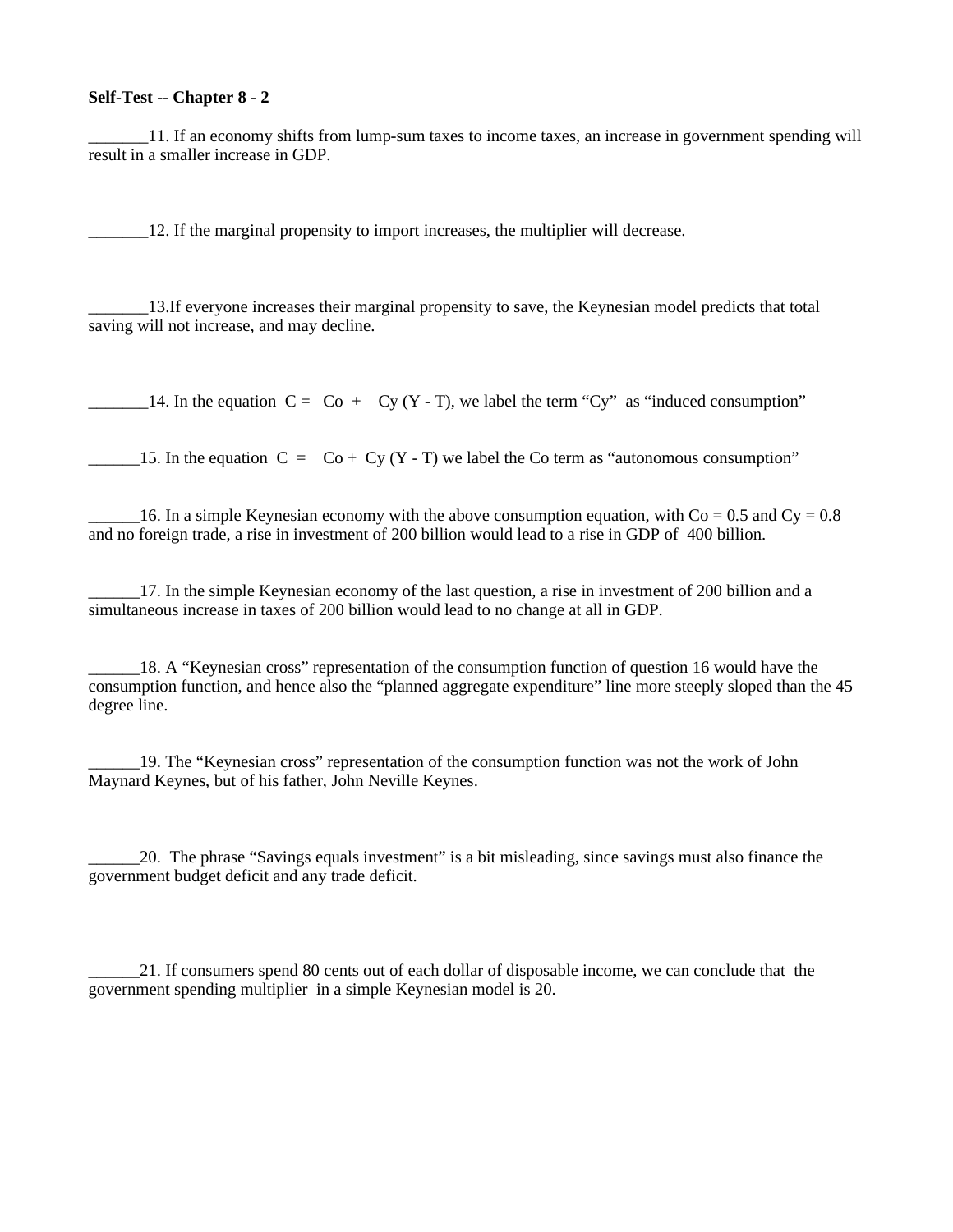#### **Chapter 9 -- The Government and Fiscal Policy**

\_\_\_\_\_\_\_1.Disposable personal income is national income minus taxes plus transfer payments.

\_\_\_\_\_\_\_2.When actual investment is greater than planned investment, the economy is in danger of falling into a recession.

\_\_\_\_\_\_\_3.When G - T is positive, the government budget is in deficit.

\_\_\_\_\_\_\_4.If investment increases, the planned aggregate expenditure line on the Keynesian cross diagram shifts upward

\_\_\_\_\_\_\_5.If the MPC increases, the planned aggregate expenditure line on the Keynesian cross diagram becomes flatter.

\_\_\_\_\_\_\_6.In a simple Keynesian model (with lump-sum taxes and a MPC of 0.8), if the government increases spending by \$400 billion and increases taxes by \$400 billion, output will increase by \$2000 billion.

\_\_\_\_\_\_\_7.In a simple Keynesian model (with lump-sum taxes and a MPC of 0.8), a tax cut of \$ 10 billion will have more of an impact on GDP than an increase in government spending of \$ 10 billion.

\_\_\_\_\_\_\_8.When taxes are given as a percentage of income, a higher tax rate implies a smaller government spending multiplier.

\_\_\_\_\_\_\_9.In an open economy, the government spending multiplier will be higher than in an economy without international trade.

\_\_\_\_\_\_10. If an economy has a marginal propensity to consume of 0.8 and an income tax of 50 percent of income, the multiplier will be only half of what it would be with lump-sum taxes.

\_\_\_\_\_11. Income taxes, unemployment insurance, and a lower marginal propensity to import will all reduce the multiplier, and hence insulate the economy against the shock of a drop in planned investment.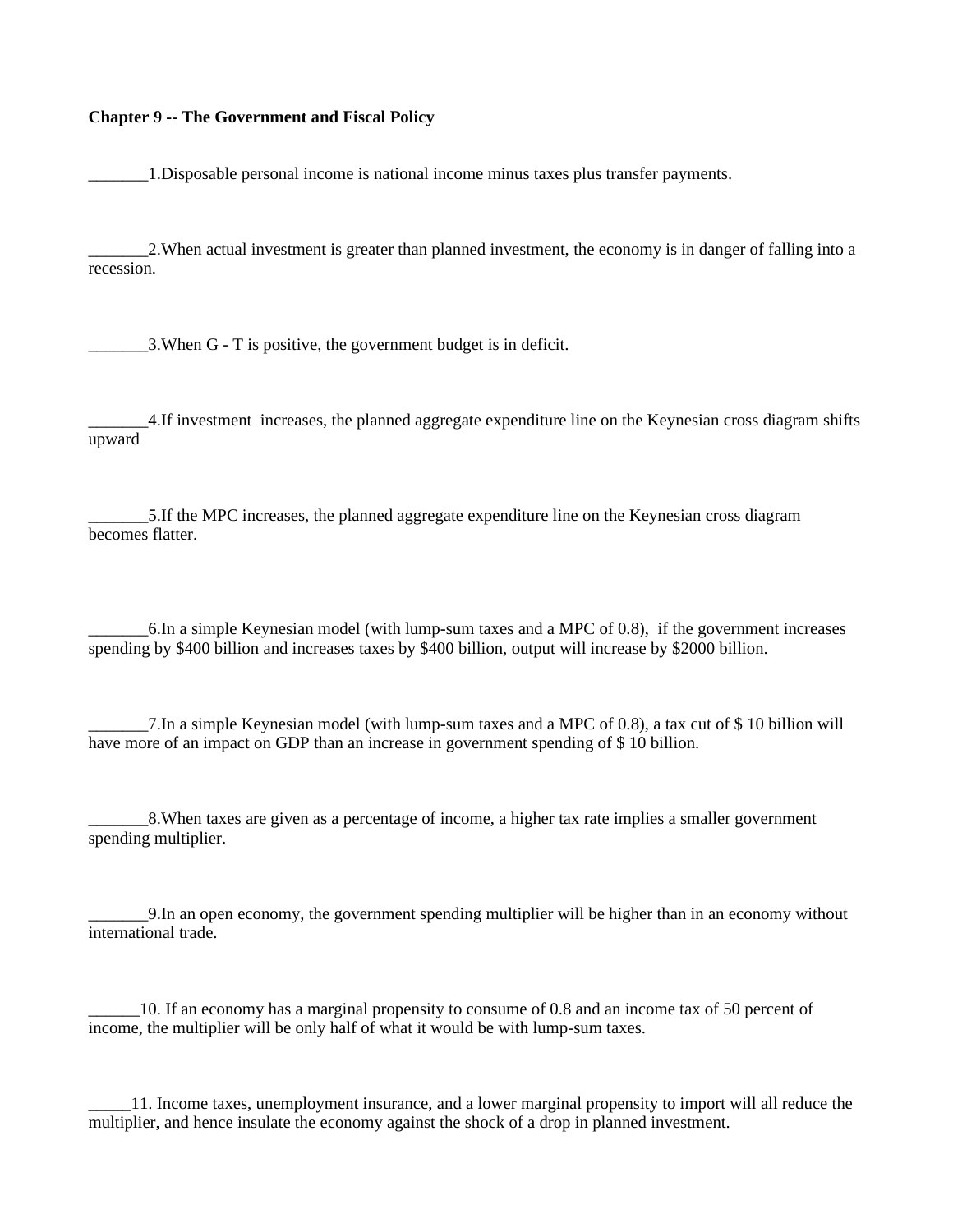### **Self-Test -- Chapter 9 - 2**

12. The "structural deficit" is the deficit that would remain even if the economy were at full employment.

\_\_\_\_\_13. All expenditures which are part of the Federal Budget are counted as "government expenditure" in the National Income and Product Accounts.

\_\_\_\_\_14. A government can increase GDP if it increases its spending and taxes by exactly the same amount.

\_\_\_\_\_15. The multiplier will be lower than the simple Keynesian model predicts if government borrowing raises interest rates and therefore "crowds out" private investment.

\_\_\_\_\_16. Fiscal policy is usually used during recessions because it is takes less time to implement than monetary policy.

\_\_\_\_\_17. The last two consecutive years that the Federal government budget was in surplus for the entire year were 1999 and 2000.

18. Social Security, Medicare, and Defense are each about 20 percent of the Federal Budget, so that together they make up about 60 percent of the Federal Budget.

\_\_\_\_\_19. Only Medicare and Defense count as Government Expenditure in the National Income and Product Accounts.

\_\_\_\_\_20. The "paradox of thrift" implies that savings is good in the short run, but may harm economic growth in the long run.

\_\_\_\_\_21. Automatic stabilizers ensure that government revenues and expenditures both decrease in a recession, so that the government budget will automatically be balanced.

22. A lower income tax rate means a lower government spending multiplier.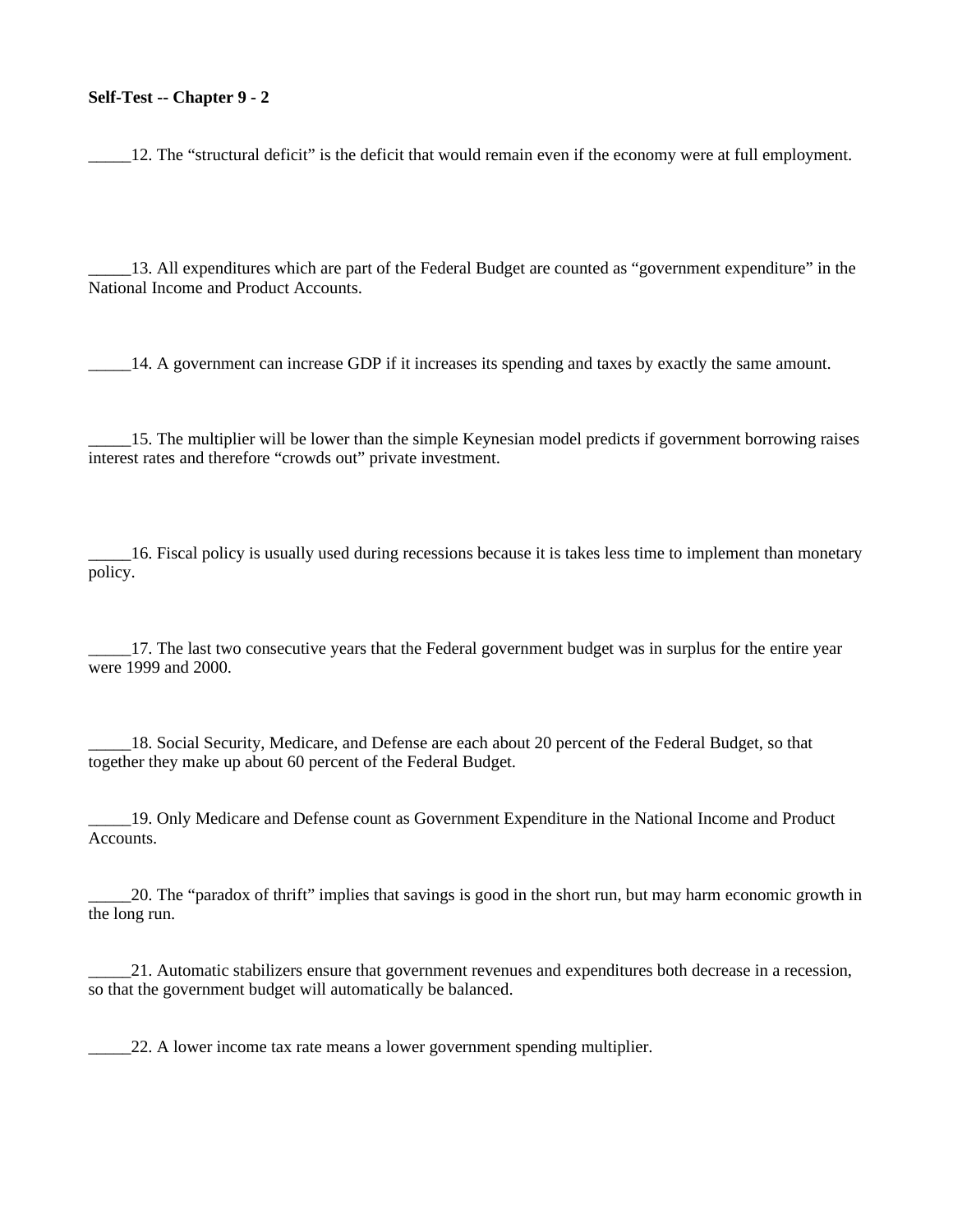## **Chapter 10. The Money Supply and the Federal Reserve System**

1. The most important role of money is to serve as a store of value.

\_\_\_\_\_\_\_2.Only items defined by the government as legal tender count as M1.

\_\_\_\_\_\_\_3.The major problem of barter is the need for a double coincidence of wants.

\_\_\_\_\_\_\_4.When you take \$ 100 from your savings account and deposit it in your checking account, M1 increases.

\_\_\_\_\_\_\_5.When you take \$ 100 from your savings account and deposit it in your checking account, M2 stays the same

\_\_\_\_\_\_\_6.If a bank sells a \$ 10,000 Treasury bill to the Federal Reserve, and receives a credit in its account with the Fed, the money supply will increase by more than \$ 10,000.

\_\_\_\_\_\_\_7.If a bank sells a \$ 10,000 Treasury bill to the Federal Reserve, and receives a credit in its account with the Fed, the money supply will decrease by exactly \$ 10,000.

 $_8$ .If a bank has liabilities of \$ 3 million and a net worth of \$ 1 million, its assets will be \$ 4 million.

\_\_\_\_\_\_\_9.A bank will list the mortgage loans it makes as assets.

\_\_\_\_\_\_\_10.A bank is said to have a "liquidity problem" when its capital is too low to cover likely losses on bad loans.

\_\_\_\_\_\_\_11.The Federal Reserve will act as a "lender of last resort" if a bank runs into liquidity problems.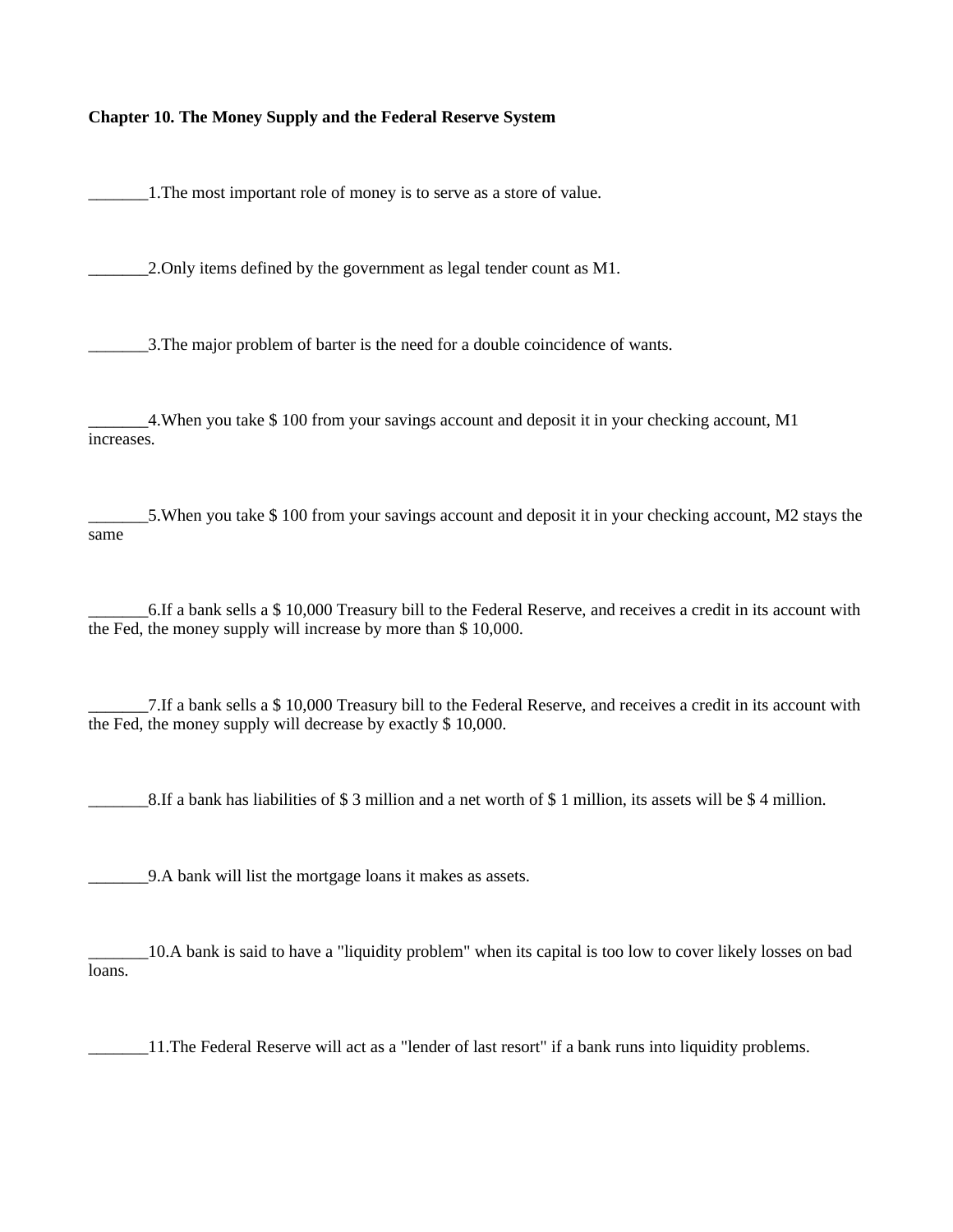### **Self-Test -- Chapter 10 - 2**

\_\_\_\_\_\_\_12.The required reserve ratio is 0.25 (twenty-five percent) and a bank has \$ 800 in deposits. Its actual reserves are \$ 300, so it will have excess reserves of \$ 500.

13. The policy making body of the Federal Reserve System is known as the Board of Governors.

\_\_\_\_\_\_\_14.The one Federal Reserve Bank that is automatically a member of the policy making body of the Fed is the Washington, DC bank.

\_\_\_\_\_\_\_15.Most \$ 100 dollar bills issued in the US are issued by the Federal Reserve Bank of Chicago.

\_\_\_\_\_\_\_16.The Federal Reserve is headed by the Secretary of the Treasury.

17.A decrease in the required reserve ratio will normally increase the money supply.

\_\_\_\_\_\_\_18.The most commonly used tool of monetary policy by the Federal Reserve system is to change the required reserve ratio.

\_\_\_\_\_\_\_19.An open market purchase of government securities (such as Treasury Bills) by the Fed will increase the money supply and raise the interest rate.

\_\_\_\_\_\_\_20.The most commonly used tool of monetary policy by the Fed is open market operations..

\_\_\_\_\_\_\_21. M1 includes currency in circulation, currency in bank vaults, checking accounts, and credit card accounts.

\_\_\_\_\_\_\_22. M2 is an alternative measure of money which counts only bank money: it includes vault cash, checking and savings accounts, and bank certificates of deposit.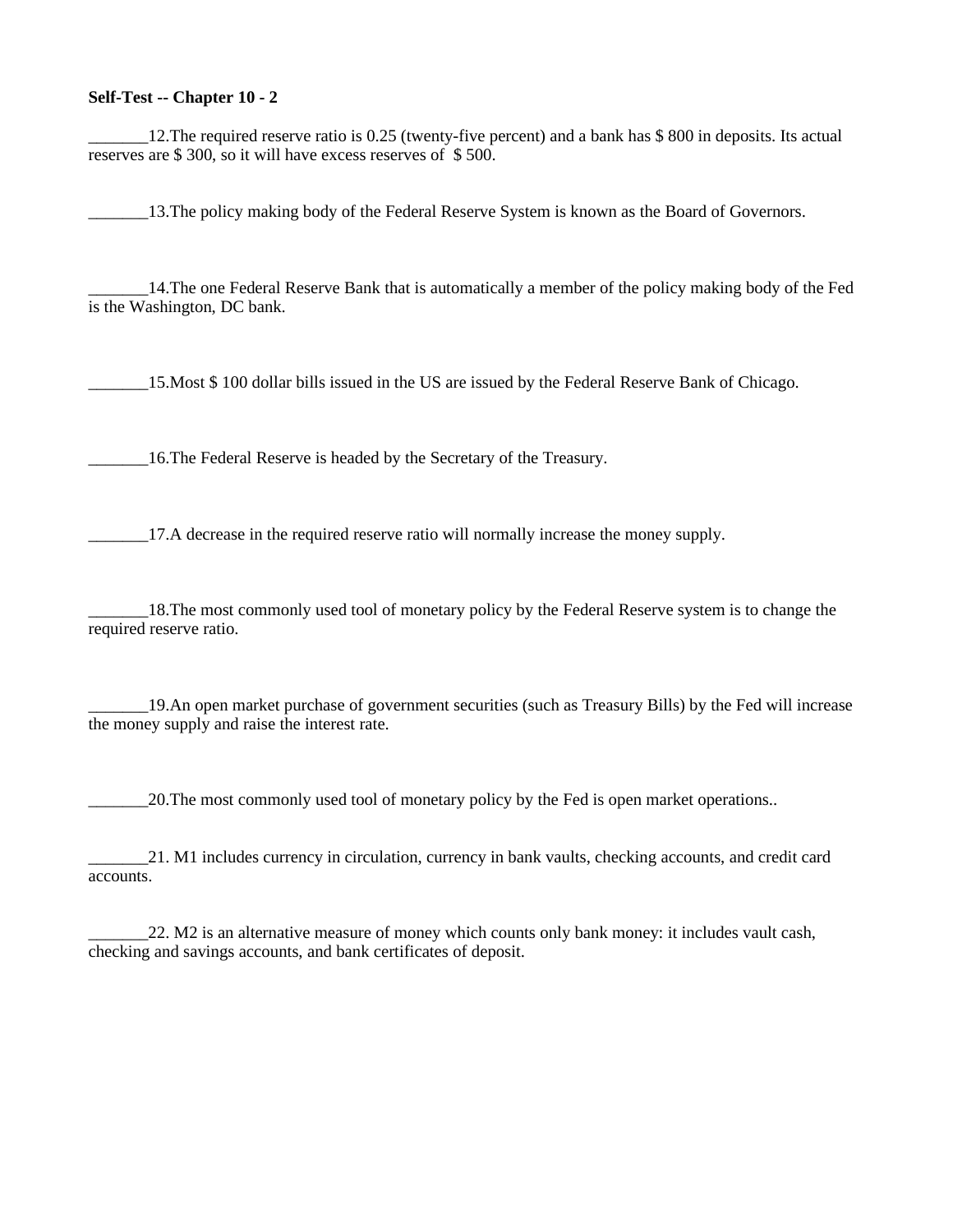## **Chapter 11. The Demand for Money**

1. The rate of interest is the opportunity cost of holding money

\_\_\_\_\_\_\_2.More frequent switching from bonds to money will result in a higher opportunity cost of holding money and lower money management costs.

\_\_\_\_\_\_\_3.The optimal money balance desired will be lower if the CPI is higher.

\_\_\_\_\_\_\_4.The optimal money balance desired will be lower if the inflation rate is higher.

\_\_\_\_\_\_\_5.The optimal money balance desired will be lower if the interest rate is higher.

\_\_\_\_\_\_\_6.The optimal money balance desired will be lower if the level of real income is higher.

\_\_\_\_\_\_\_7.If people think that interest rates are above normal levels, they will want to hold bonds in anticipation of a rise in bond prices.

\_\_\_\_\_\_\_8.Investors will probably wish to hold bonds when interest rates are low in the hope of selling them at higher prices when interest rates increase.

\_\_\_\_\_\_\_9.If the money supply increases, and the price level is unchanged, interest rates will fall.

\_\_\_\_\_\_\_10.If the money supply and the price level both increase by 10 percent, interest rates will not change.

11. The Fed has more control over short-term interest rates than long-term interest rates.

\_\_\_\_\_\_\_12."Federal funds" are the interest rates charged by the Fed on its loans to commercial banks.